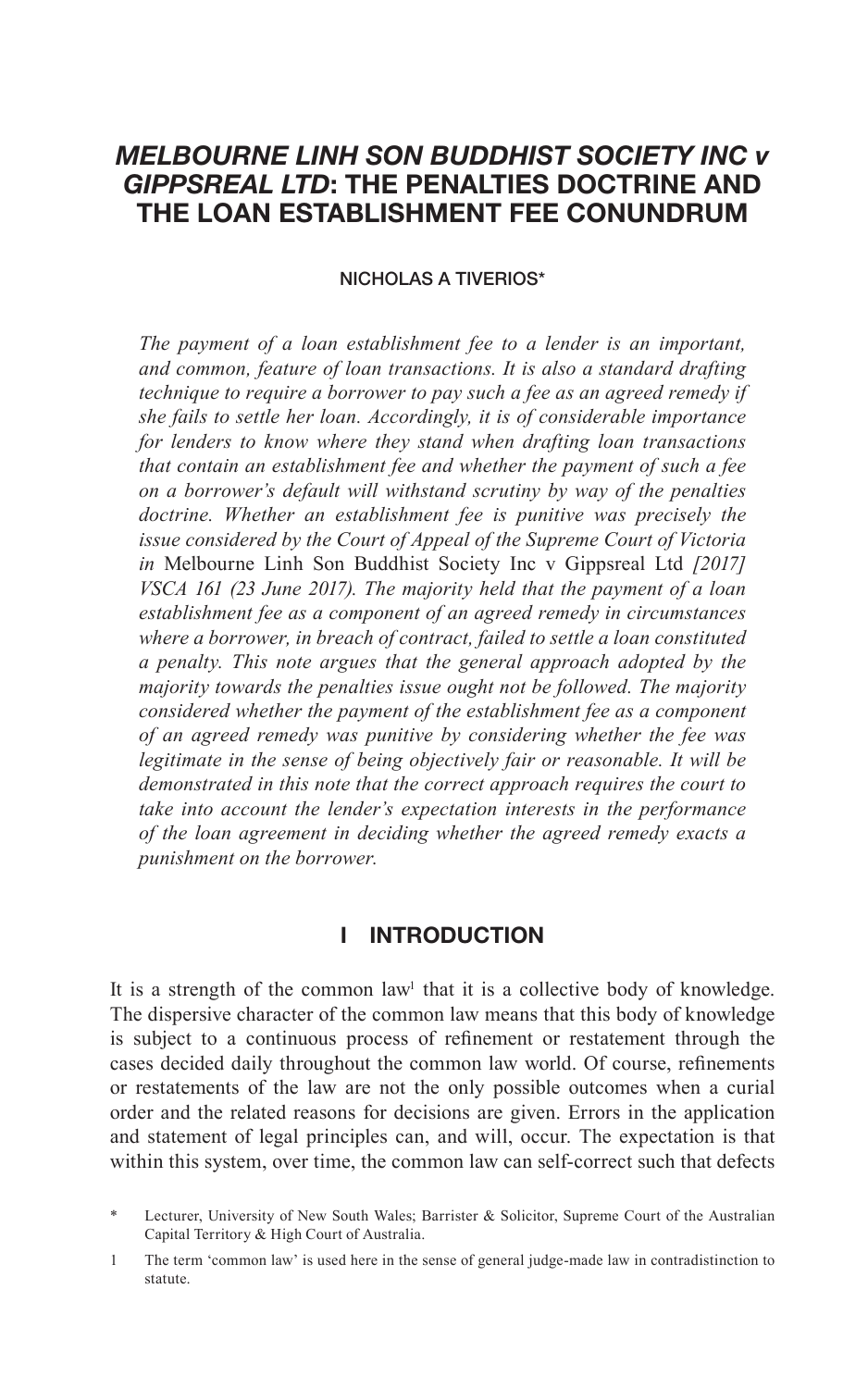and redundancies in the law can be rectified as a 'heap of old exploded errors'.<sup>2</sup> The reason for writing this note is simple: to correct an error in the reasoning of the Court of Appeal of the Supreme Court of Victoria in *Melbourne Linh Son Buddhist Society Inc v Gippsreal Ltd*<sup>3</sup> concerning the application of the penalties doctrine to a loan establishment fee*.* It is argued that the reason why the majority of Kyrou JA and Cameron AJA fell into error in applying the penalties doctrine is as follows: their Honours failed to take into account the lender's expectation interest in the borrower's performance of the underlying primary contractual obligations in deciding whether an impugned clause was a penalty. As this note is only concerned with the penalties issue raised by the decision, the statement of facts and analysis will be limited accordingly.

### **II THE DECISION**

An incorporated association  $(B')^4$  that was seeking finance entered into a loan agreement (termed a 'deed of offer of finance')<sup>5</sup> with a lender  $(A')$ .<sup>6</sup> *B* initially sought to borrow the sum of up to \$1 775 000 for a period of two years from *A* and the loan documents were prepared and executed by the parties on this basis.7 However, the amount *A* was willing to lend to *B* was subsequently reduced to \$500 000 as the value of *B*'s security had been previously overestimated.<sup>8</sup> Accordingly, *A* sent *B* an 'amended deed of offer of finance' on substantially and relevantly similar terms to those in the original deed but reflecting the reduction of the principal.9 The salient point for present purposes is that it was *A*'s standard business practice to charge borrowers a 'loan establishment fee' calculated at around 1.5 per cent<sup>10</sup> of the value of the principal of the loan (which would be added to the balance of the loan at the date of settlement). However, in this case, when the sum of the principal was altered in the amended deed, the loan establishment fee had not been changed to reflect the reduction in principal. This

- 2 Edmund Burke, *Reflections on the Revolution in France*, ed L G Mitchell (Oxford University Press, first published 1790, 2009 ed) 95.
- 3 [2017] VSCA 161 (23 June 2017) ('*Melbourne Linh Son Buddhist Society*').
- 4 Ibid [21] (Kyrou JA and Cameron AJA), which exists for the purpose of bringing together members of Melbourne's Vietnamese community.
- 5 Ibid [23] (Kyrou JA and Cameron AJA).
- 6 Ibid [22] (Kyrou JA and Cameron AJA), which operates in a market for potential borrowers who cannot get a loan from a major lending institution.
- 7 Ibid [35] (Kyrou JA and Cameron AJA). For completeness, the terms of the deed stated that the amount of the loan would be the lesser sum of either: (i) \$1 775 000; or (ii) 50 per cent of the loan value ratio of the proposed security property. Further, although it is immaterial for present purposes, the original amount sought by *A* was the sum of \$2.6 million: at [25] (Kyrou JA and Cameron AJA).
- 8 Ibid [30], [43], [46] (Kyrou JA and Cameron AJA).
- 9 Ibid [48] (Kyrou JA and Cameron AJA). Although the reasoning is unclear, as I understand the facts, *B* never executed the amended deed due, in part, to the high establishment fee. *A* then terminated the deed and sued for the agreed remedy, as *B* had not settled the loan within the obliged timeframe: at [54]–[56] (Kyrou JA and Cameron AJA).
- 10 Ibid [199] (Kyrou JA and Cameron AJA). Note that *A*'s standard practice was to set the rate of the establishment fee somewhere between 1 per cent and 2.5 per cent of the principal of the loan: see also at [67].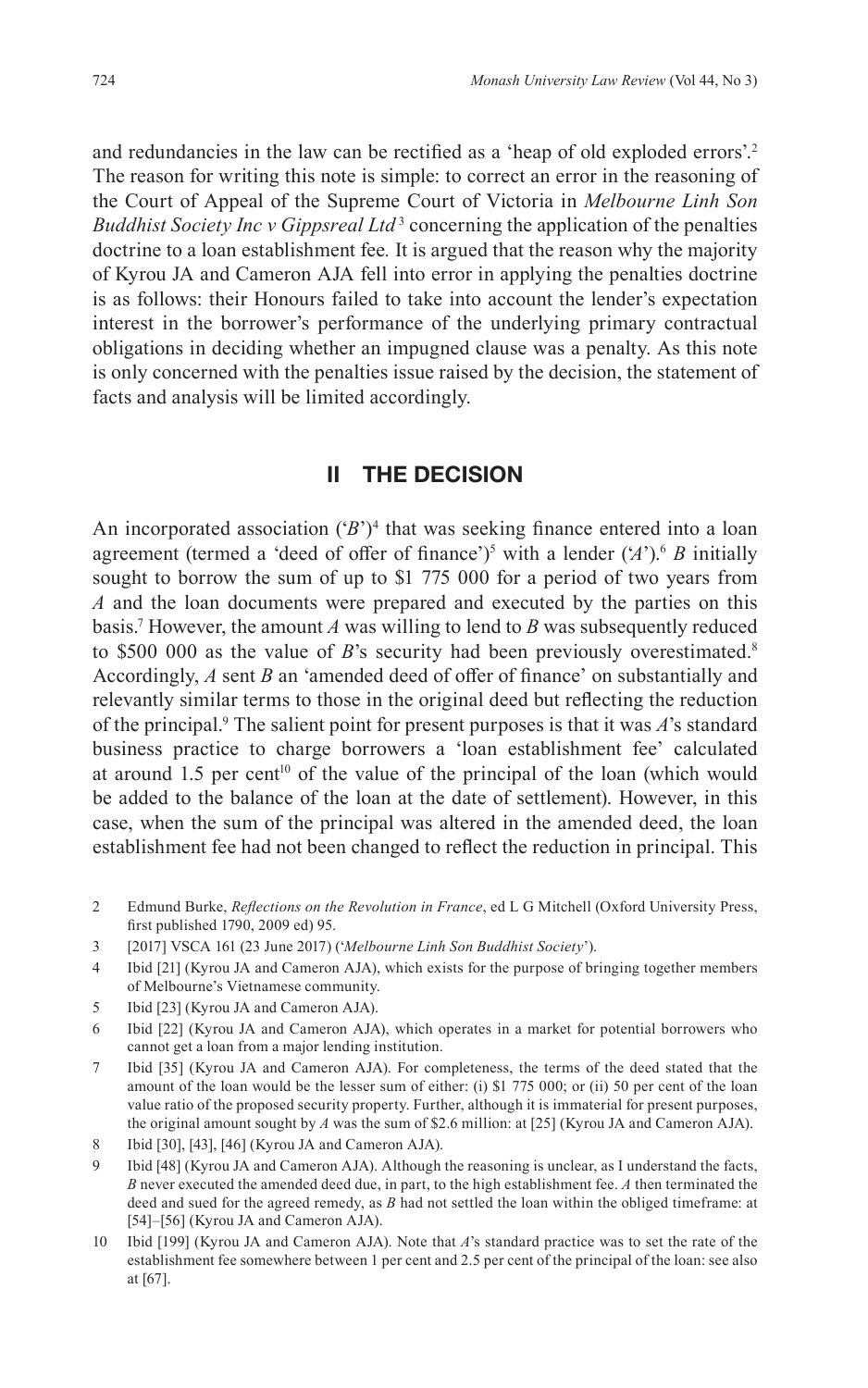meant that *B* would have been obliged to pay to *A* a loan establishment fee of \$26 625 for the loan of \$500 000 should the loan proceed to settlement (being 5.3 per cent of the value of the loan).<sup>11</sup>

Under the terms of the original deed, *B* was obliged to proceed to settlement of the loan within four weeks of entry into the deed.12 However, the deed also contained an agreed remedy clause which was enlivened if *B* failed to proceed to settlement of the loan.<sup>13</sup> Under the agreed remedy clause, if  $B$  failed to proceed with the loan then *A* would become entitled to an agreed remedy consisting of three components: (i) \$26 625 representing the loan establishment fee; (ii) \$5000 representing a mortgage preparation fee; and (iii) \$11 562.50 representing three months' interest on the proposed loan of \$500 000.<sup>14</sup> When *B* failed to settle the loan with *A* within the prescribed period, *A* issued a default notice and subsequently terminated the deed on the basis that *B* had breached or repudiated the agreement by failing to effect the settlement of the loan.15 In turn, *A* commenced proceedings in the Supreme Court of Victoria against *B* claiming, inter alia, the \$26 625 establishment fee as a component of the agreed remedy.<sup>16</sup>

In response to *A*'s claim, *B* raised a number of arguments in order to deny its liability to pay the agreed remedy. At the outset, it ought to be noted that *B* succeeded in its argument before the Court of Appeal that *A* had not lawfully exercised its contractual power to terminate the deed. That is, the case was ultimately decided on the basis that *A* was not entitled to withdraw finance from *B* in the circumstances of the case.<sup>17</sup> This meant that *A* had wrongfully terminated the deed and was thus not entitled to claim the agreed remedy (including the component of the agreed remedy that represented the loan establishment fee). This aspect of the Court's reasons will not be explored in any detail here. I do not quibble with them and they are not directly relevant for present purposes save for noting that the correct outcome was reached in the appeal on the central issues considered by the Court. However, and relevantly for present purposes, *B* also raised the argument that the agreed remedy clause was punitive.<sup>18</sup> It is on this issue that the majority of the Court of Appeal (Kyrou JA and Cameron AJA) fell into error and hence why the case is worthy of comment.

*B*'s argument that the establishment fee component of the agreed remedy clause was punitive was based on there being no apparent relationship between the fee

- 11 Ibid [51] (Kyrou JA and Cameron AJA).
- 12 Ibid [35] (Kyrou JA and Cameron AJA).
- 13 Ibid [37] (Kyrou JA and Cameron AJA).
- 14 Ibid [35], [82] (Kyrou JA and Cameron AJA).
- 15 Ibid [17], [56]–[57] (Kyrou JA and Cameron AJA).
- 16 Ibid [60], [81] (Kyrou JA and Cameron AJA).
- 17 Ibid [1] (Maxwell P), [110], [114], [117], [126], [135] (Kyrou JA and Cameron AJA). This was because, under the relevant contractual power, *A* could only terminate the agreement if (i) the relevant default was for reasons outside of *A*'s control; and (ii) *A* gave *B* a reasonable period in which to remedy any default: at [107]. As the Court held, neither of these conditions were satisfied as *A* had not properly amended the loan documents to reflect the sum it was now willing to lend and had given *B* an unreasonably brief window in which to remedy any default: at [1] (Maxwell P), [110], [114], [117], [126], [135] (Kyrou JA and Cameron AJA).

<sup>18</sup> Ibid [180]–[182] (Kyrou JA and Cameron AJA).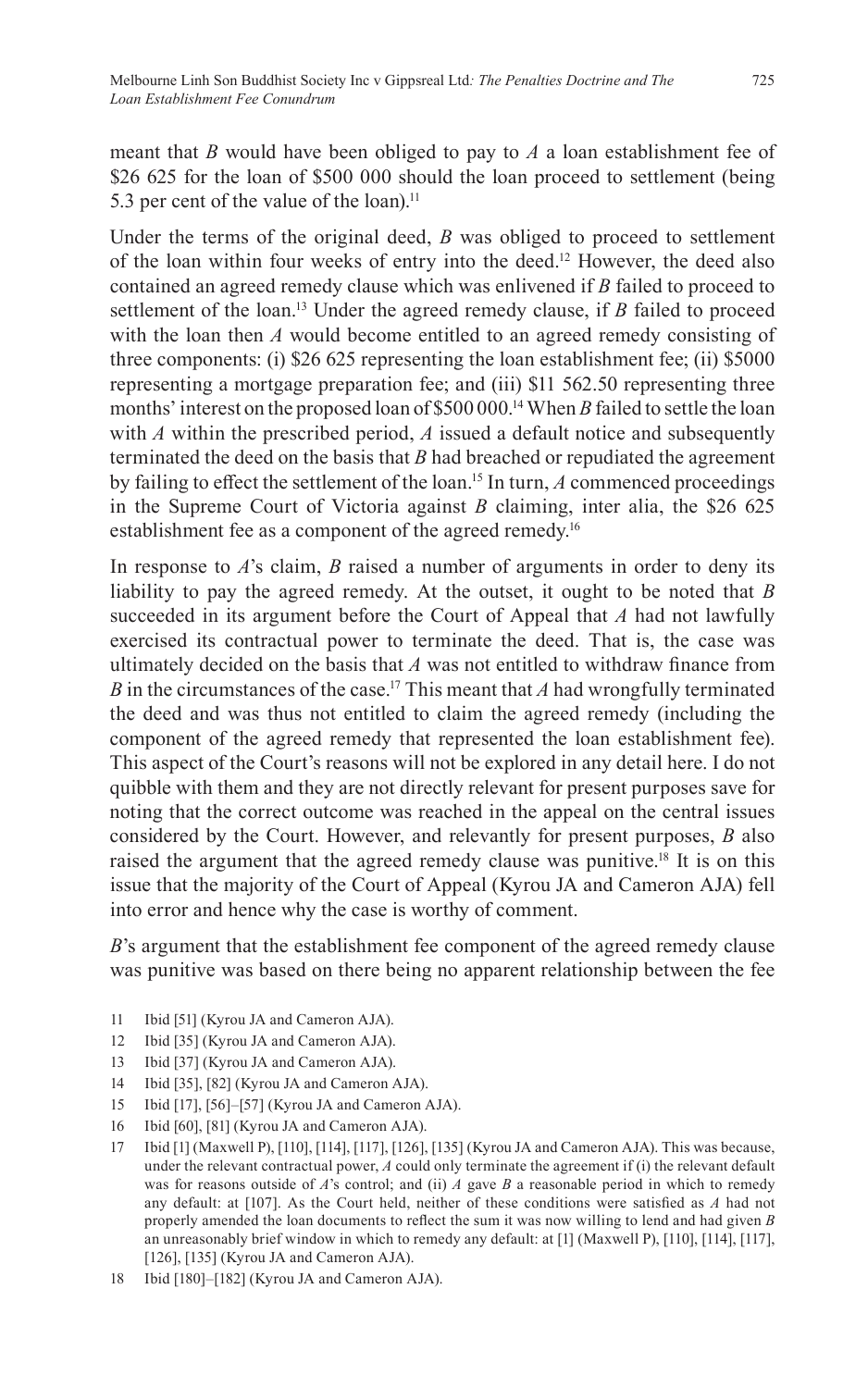and the subsequently reduced value of the loan.<sup>19</sup> That is, the establishment fee was calculated by reference to the original loan amount and not the reduced loan amount and therefore could not properly constitute agreed damages for the latter. Kyrou JA and Cameron AJA accepted this attractive but, with respect, ultimately flawed argument. Their Honours held the impugned quantum of \$26 625 had nothing to do with the protection of any of *A*'s legitimate commercial interests that might be damaged if *B* failed to proceed with the loan (including the pecuniary losses that *A* may suffer from *B*'s related breach of contract). Their Honours said that:

In our opinion, the establishment fee of \$26,625 is a penalty because it bears no relation to any possible damage to or interest of [*A*] arising from the putative breach of the Deed of Offer by [*B*] and it is not commensurate with any legitimate commercial interest of [*A*] which is sought to be protected by that deed in the event of its breach.

…

We are fortified in this view by the evidence … that establishment fees are usually set at between 1 and 2.5 per cent of the approved loan amount, and are commonly 1.5 per cent. As the amount of \$26,625 was 5.32 per cent of the loan amount of \$500,000, it was 3.54 times greater than the establishment fee that [*A*] usually charged. There was no evidence from which it could be concluded that this vast discrepancy could be attributed to any genuine estimate of the loss that might arise from [*B*'s] putative breach of the Deed of Offer. The only conclusions that are open on the evidence are: that the establishment fee is extravagant and unconscionable and out of all proportion to the likely loss that [*A*] might suffer as a result of such a breach; and that its purpose is to punish [*B*] rather than to protect a legitimate commercial interest of [*A*].

Another reason given … for retaining the establishment fee at \$26,625 was the risk inherent in the loan. *While that risk might be relevant to setting [*A*'s] 'price' for the transaction, it has nothing to do with quantifying a loss that might arise from a breach by [*B*]. The risk of a loan defaulting has no relevance when a loan does not proceed.*<sup>20</sup>

Their Honours continued that the fact that the 5.3 per cent establishment fee would nonetheless be payable to *A* as a primary obligation if the contract was properly performed was irrelevant to the analysis on the penalty issue:

Neither the fixed nature of the amount nor the fact that [*B*] agreed to pay it has any bearing on whether the establishment fee is a penalty. This is because, where a party seeks to impugn an amount payable under a contract as a penalty, that party does not allege that he or she did not agree to pay that amount, but rather that that amount is unenforceable based on the principles which we have discussed above. Further, amounts sought to be impugned as penalties are usually specified as fixed amounts and one of the indicia that such an amount is a penalty is that it remains the same irrespective of the likely loss that might be suffered from breaches of different types of contractual obligations.<sup>21</sup>

<sup>19</sup> Ibid [180]. The penalties issue was argued on the basis that the loan would be for the sum of \$500 000 but the establishment fee was calculated with reference to the sum of \$1 775 000.

<sup>20</sup> Ibid [195], [199]–[200] (Kyrou JA and Cameron AJA) (emphasis added).

<sup>21</sup> Ibid [202] (Kyrou JA and Cameron AJA).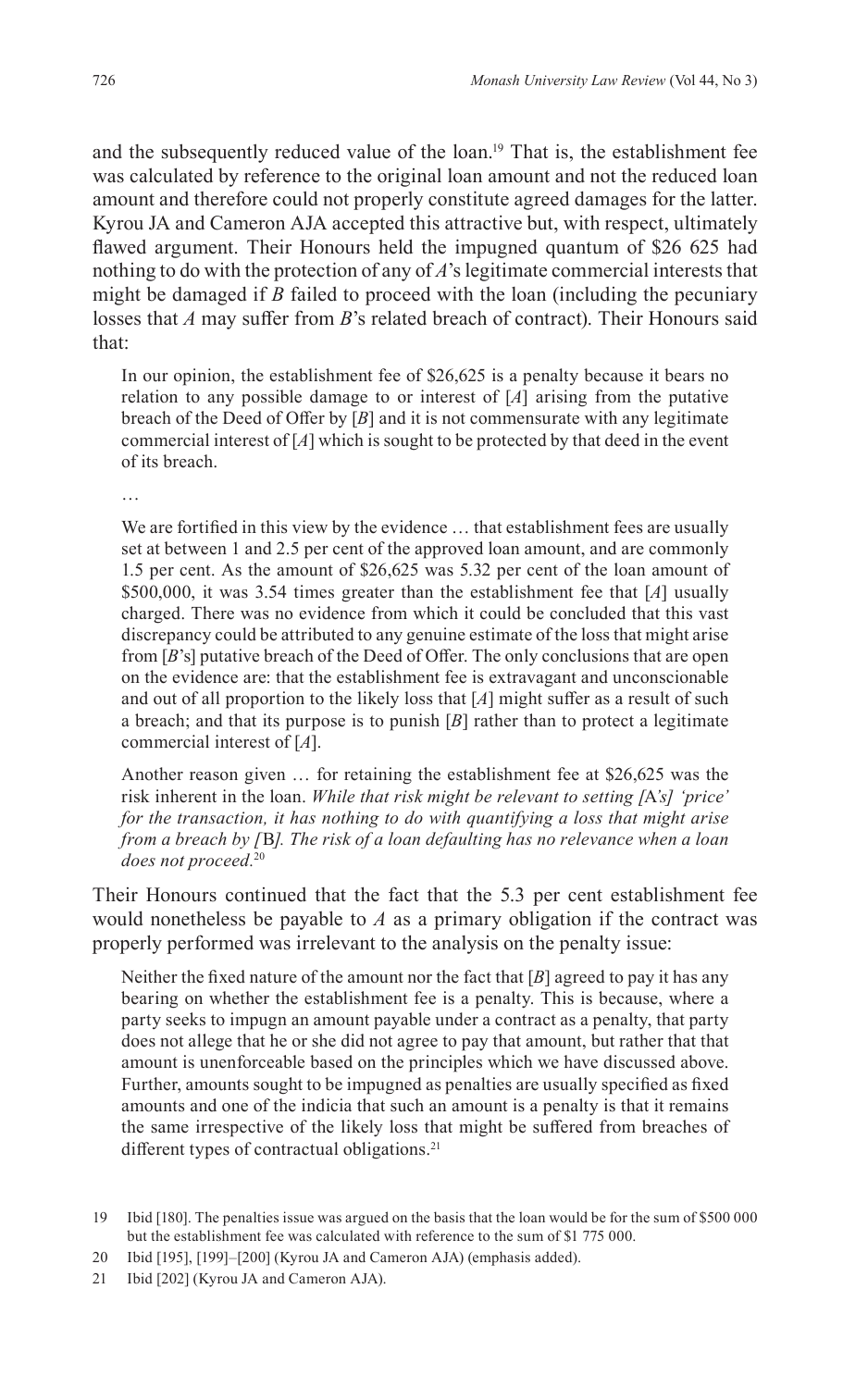In a brief separate judgment, Maxwell P did not join with Kyrou JA and Cameron AJA's conclusions on the penalties point, citing the lack of evidence adduced in order properly to consider the issue.22 It will be argued in this note that Kyrou JA and Cameron AJA erred in the application of the penalties doctrine. The reason for this conclusion is clear: their Honours failed properly to take into account *A*'s expectations under the agreement contained in the deed, including the fact that *A* had an expectation to receive the full establishment fee at 5.3 per cent of the principal if *B* complied with its obligation to settle the loan *irrespective* of how that fee was calculated.

## **III IN DEFENCE OF THE ESTABLISHMENT FEE AS A COMPONENT OF THE AGREED REMEDY**

Before discussing the reasoning in *Melbourne Linh Son Buddhist Society* on the penalties issue, the nature of agreed remedy clauses will be discussed with reference to a simple example. Assume that a Latin tutor ('*A*') enters into an agreement with a keen student ('*B*') under which A is obliged to provide a tutorial this Saturday for the agreed sum of £200. Further assume that the contract includes a clause which provides that 'if *B* fails to attend the tutorial or cancels this agreement then she will be liable to pay to A the agreed sum of £200'. On Saturday morning, *B* calls *A* and says that the tutorial is off, as learning Latin seemed like a good idea at the time but was a passing fancy. In turn, *A* seeks to enforce her right to the agreed remedy of £200. In these circumstances, can *B* resist paying *A* the sum of £200 as specified in the agreed remedy clause on the basis that it is a penalty? The answer is clearly no. The reason is this: the sum of £200 reflects a reasonable facsimile of *A*'s expectations if the contract had been carried out. As Mason and Deane JJ observed in *Legione v Hateley*, '[a] penalty, as its name suggests, is in the nature of a punishment for non-observance of a contractual stipulation; *it consists of the imposition of an additional or different liability upon breach [or failure] of the contractual stipulation*'.23 The essential point is that there is no way to determine whether or not an impugned penalty imposes an 'additional' or 'different' liability without a legal baseline according to which to determine the monetised value to *A* of the performance of the underlying primary contractual rights, the failure of which triggers *A*'s right to the purportedly 'penal' agreed remedy.

Returning to our example, it could not be said that the  $£200$  agreed remedy is punitive. After all, the sum of £200 represents the value which *A* expected to receive for her labour as a Latin tutor under the agreement. As such, given the clear proportionality between *A*'s lost expectations under the contract and the

<sup>22</sup> Ibid [15] (Maxwell P). Note that his Honour was nonetheless in concurrence with the balance of the majority's reasoning: at [1]–[2].

<sup>23</sup> (1983) 152 CLR 406, 445 (emphasis added), affd *Andrews v Australia and New Zealand Banking Group Ltd* (2012) 247 CLR 205, 216 [9] (French CJ, Gummow, Crennan, Kiefel and Bell JJ); *Paciocco v Australia & New Zealand Banking Group Ltd* (2016) 258 CLR 525, 545 [22], 548 [32] (Kiefel J, French CJ agreeing at 536 [2]), 567 [118] (Gageler J), 606 [255] (Keane J). See also Nicholas A Tiverios, 'A Restatement of Relief against Contractual Penalties: Underlying Principles in Equity and at Common Law' (Pt 1) (2017) 11 *Journal of Equity* 1, 16–19.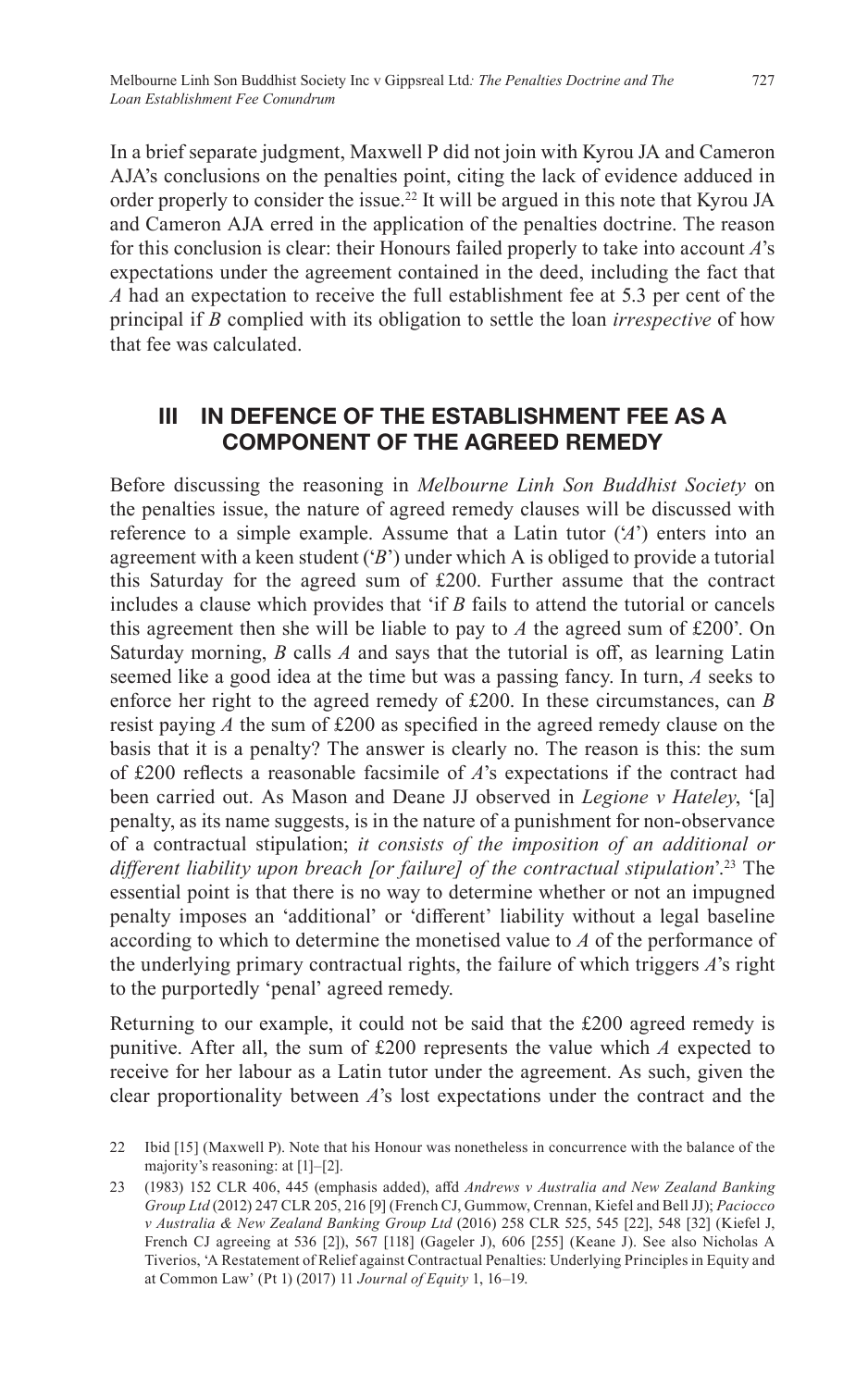agreed sum, it could not be said that the sum of £200 is out of all proportion to *A*'s legitimate interest in the performance of the contract.<sup>24</sup> Nor could it be said that the sum of £200 was not a reasonable pre-estimate of the damage that *A* would suffer if *B* decided to withdraw from the contract.<sup>25</sup> Indeed, the sum of £200 is precisely *A*'s expectation loss if she had no alternative work on the Saturday in question.<sup>26</sup> Now assume for a moment that charging the sum of £50 is the standard rate for one of *A*'s Saturday Latin tutorials. Does the fact that £50 is the normal sum which *A* receives for her labour affect our conclusion that the agreed remedy of £200 is not a penalty? The answer is no. Given the *actual* agreed value of the primary rights<sup>27</sup> in the contract between *A* and *B*, and particularly *A*'s expectation

- 24 To use the test adopted by the High Court of Australia in *Paciocco* (2016) 258 CLR 525, 547 [29] (Kiefel J, French CJ agreeing at 536 [2]), 580 [164] (Gageler J), 612 [270] (Keane J). The 'legitimate interest' standard, adopted in *Cavendish Square Holding BV v Makdessi* [2016] AC 1172 ('*Cavendish*'), can be seen in the judgment of Allsop CJ in the intermediate appeal in the *Paciocco* litigation: *Paciocco v Australia and New Zealand Banking Group Ltd* (2015) 236 FCR 199, 234–5 [103]. See too the same approach adopted in *Cavendish* [2016] AC 1172, 1204 [32] (Lords Neuberger P and Sumption SCJ, Lord Carnwath SCJ agreeing), 1247 [152] (Lord Mance SCJ), 1278 [255] (Lord Hodge SCJ), 1285 [293] (Lord Toulson SCJ). For a comment on the significance of this test, see Nicholas A Tiverios, 'A Restatement of Relief against Contractual Penalties: A Framework for Applying the Australian and English Approaches' (Pt 2) (2017) 11 *Journal of Equity* 185, 200–10; J W Carter, Wayne Courtney and G J Tolhurst, 'Assessment of Contractual Penalties: *Dunlop* Deflated' (2017) 34 *Journal of Contract Law* 4.
- 25 To adopt the general 'genuine pre-estimate' of damage approach enunciated in *Dunlop Pneumatic Tyre Co, Ltd v New Garage and Motor Co, Ltd* [1915] AC 79, 88–9 ('*Dunlop*') (Lord Dunedin); *Ringrow Pty Ltd v BP Australia Pty Ltd* (2005) 224 CLR 656, 663 [12], 668–9 [27]–[28] (Gleeson CJ, Gummow, Kirby, Hayne, Callinan and Heydon JJ). However, under this approach, given that the parties are seeking to create an agreed remedy prior to any default, they cannot be required to create a perfect facsimile of a court award of damages. Rather, the court considers whether the agreed remedy is not out of all proportion with the pecuniary 'damage likely to flow from the event which triggers the operation of the clause and the imposition of a sanction or penalty': *AMEV Finance Ltd v Artes Studios Thoroughbreds Pty Ltd* (1989) 15 NSWLR 564, 576–7 (Clarke JA, Kirby P agreeing at 566, McHugh JA agreeing at 567). For example, in applying the *Dunlop* guidelines, the 'damage' which *A* has 'suffered' when a contract has been lawfully terminated by *A*'s exercise of a contractual power includes loss of bargain damages provided that the contract was justifiably terminated for *B*'s breach of contract (loss of bargain damages can be considered irrespective of whether *B*'s underlying breach of contract amounted to a repudiation of the contract which would normally entitle *A* to such damages when applying the general principles governing recovery for breach of contract): see *Esanda Finance Corporation Ltd v Plessnig* (1989) 166 CLR 131 ('*Esanda*').
- 26 Where *B* breaches a contract the usual remedy which *A* recovers is compensatory damages. The purpose of compensatory damages for breach of contract is to put *A* in as good a position *as if the contract had been properly performed* (ie the law seeks to measure the difference between *A*'s position had the contract been fully performed and *A*'s position as a result of the breach of contract): *Robinson v Harman* (1848) 1 Ex 850; 154 ER 363; *Commonwealth v Amann Aviation Pty Ltd* (1991) 174 CLR 64, 80 (Mason CJ and Dawson J). This includes damages for *A*'s loss of the bargain: *Castle Constructions Pty Ltd v Fekala Pty Ltd* (2006) 65 NSWLR 648, 654 [28]–[29] (Mason P, Beazley JA agreeing at 666 [94]). Alternative remedies include injunction, specific performance, nominal damages, substitutive damages, and, more controversially in the Australian context, restitutionary and disgorgement damages.
- 27 The use of the terms 'primary' and 'secondary' right in the context of the penalties doctrine can mislead. This is because a contractual right to an agreed remedy is actually a primary right (and not a secondary right) as the right to the agreed remedy is contained within the 'four corners' of the contract. 'The causative event that creates *A*'s right to the fixed sum is the original exercise of consent by the parties in entering into the contract in question (and *A*'s right to the fixed sum is merely triggered or enlivened, but not created, by *B*'s wrongdoing)': Tiverios, 'A Restatement of Relief against Contractual Penalties' (Pt 1), above n 23, 25 (emphasis altered); see also Carmine Conte, 'The Penalty Rule Revisited' (2016) 132 *Law Quarterly Review* 382, 386; *Harrison v Wright* (1811) 13 East 343, 348; 104 ER 402, 404 (Lord Ellenborough CJ): 'The penalty therefore is auxiliary to the enforcing performance of the contract; and the party grieved may either take the penalty as his debt at law … or he may bring his action for damages upon the breach of the contract.'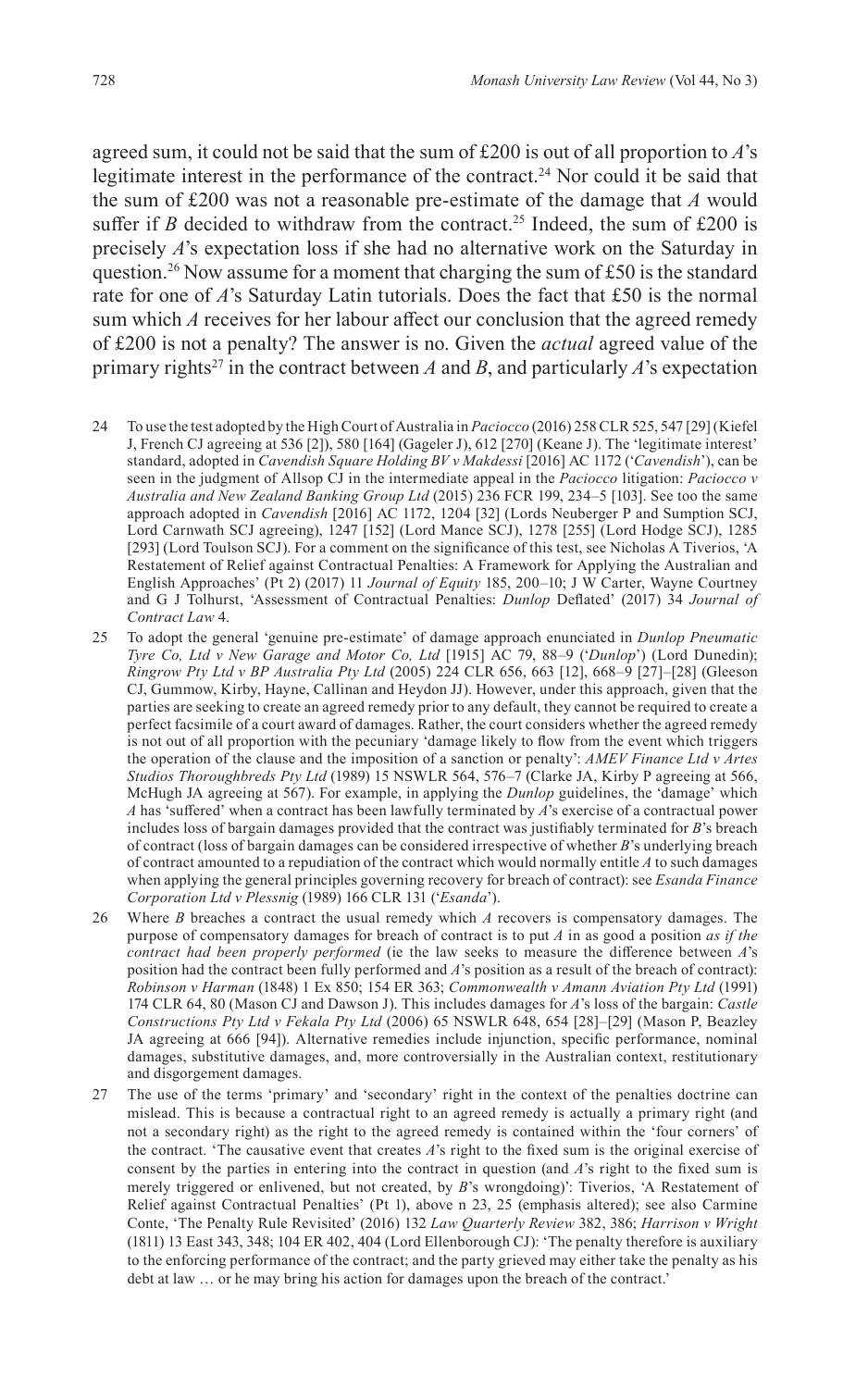to the sum of £200 if the contract is properly performed, it is simply irrelevant that *B* ultimately agreed to pay more for *A*'s labour than the market rate and could have bargained for a better deal.<sup>28</sup>

Once we return to the facts of *Melbourne Linh Son Buddhist Society*, it is now hopefully clear why Kyrou JA and Cameron AJA fell into error on the penalties issue. Their Honours effectively asked a misleading question to the following effect: did *A* have a legitimate reason for imposing a 5.3 per cent establishment fee as part of the agreed remedy? This misleading question led their Honours into the further error of providing a misleading answer: *A* had no legitimate interest in claiming a 5.3 per cent establishment fee as part of the agreed remedy because around 1.5 per cent constitutes *A*'s general market expectations. However, this approach is unprincipled because whether an impugned clause constitutes a penalty depends on whether or not it imposes an *additional* or *different* liability upon *B* for the breach or failure of the contractual stipulation. This requires the court to consider whether the impugned agreed remedy is out of all proportion with *A*'s legitimate interests in the *performance* of the contract (and not whether the impugned agreed remedy was legitimate in light of *A*'s standard business practices or objectively determined standards of fairness and reasonableness). Naturally, when considering whether the agreed remedy clause is commensurate with *A*'s interests in the performance of the contract, the court may consider the gains made by *A* due to the failure of the contract, such as the fact that *A* could potentially redeploy the capital that was to be attributed to the loan.<sup>29</sup>

Once this general approach is applied to the facts of *Melbourne Linh Son Buddhist Society*, when considering *A*'s interests in the performance of the contract one cannot wholly overlook *A*'s expectation to receive the full establishment fee under the contract.<sup>30</sup> The parties had agreed to this sum as the price  $B$  would pay to establish the loan, and the sum was reflected in the terms of their contract. As Kyrou JA and Cameron AJA observed elsewhere in their reasoning, if the agreement in

- 28 If the example were altered and the contract between the Latin tutor and student was for a term of several years but the agreed remedy required *B* to pay an entire sum of tutorial fees potentially owing on default, questions regarding *A* regaining her labour and mitigation might come into play when assessing whether the clause is punitive: see below nn 29, 52.
- 29 See, eg, *O'Dea v Allstates Leasing System (WA) Pty Ltd* (1983) 152 CLR 359, 383 (Wilson J), 387 (Brennan J) ('*O'Dea*'). In *O'Dea*, it was held that an agreed remedy in a chattel lease that enabled the lessor ('*A*') to recover on *A*'s early termination of the lease for the lessee's ('*B*') breach: (i) the chattel that was the subject of the lease; (ii) the costs of recovery; (iii) rental arrears; and (iv) the total rent payable if the lease had been performed, was a penalty for failing to take into account *A*'s gains owing to the use of the chattel. See also *Esanda* (1989) 166 CLR 131. In *Esanda* it was held that an agreed remedy in a chattel lease that enabled *A* to recover on *A*'s early termination of the lease for the *B* breach: (i) the chattel that was the subject of the lease; (ii) recovery costs; (iii) rental arrears; and (iv) the total rent payable if the lease had been performed (minus previous rental payments *and minus the wholesale value of the goods*), was not a penalty as it took into account *A*'s gains owing to the use of the chattel. See also *MSC Mediterranean Shipping Co SA v Cottonex Anstalt* [2015] 2 All ER (Comm) 614, 642 [113] (Leggatt J); *Active Tree Services Pty Ltd v Electrical Resource Providers Pty Ltd* [2014] WASCA 6 (9 January 2014) [18], [21] (Martin CJ, Newnes and Murphy JJA), where it appears implicit that the Court of Appeal of the Supreme Court of Western Australia is taking into account mitigation in considering whether an impugned clause is punitive; Hugh Beale, 'Damages' in Hugh Beale (ed), *Chitty on Contracts* (Sweet & Maxwell, 32nd ed, 2016) vol 1, 1923–5 [26-202]. See also below n 52.
- 30 See above n 25.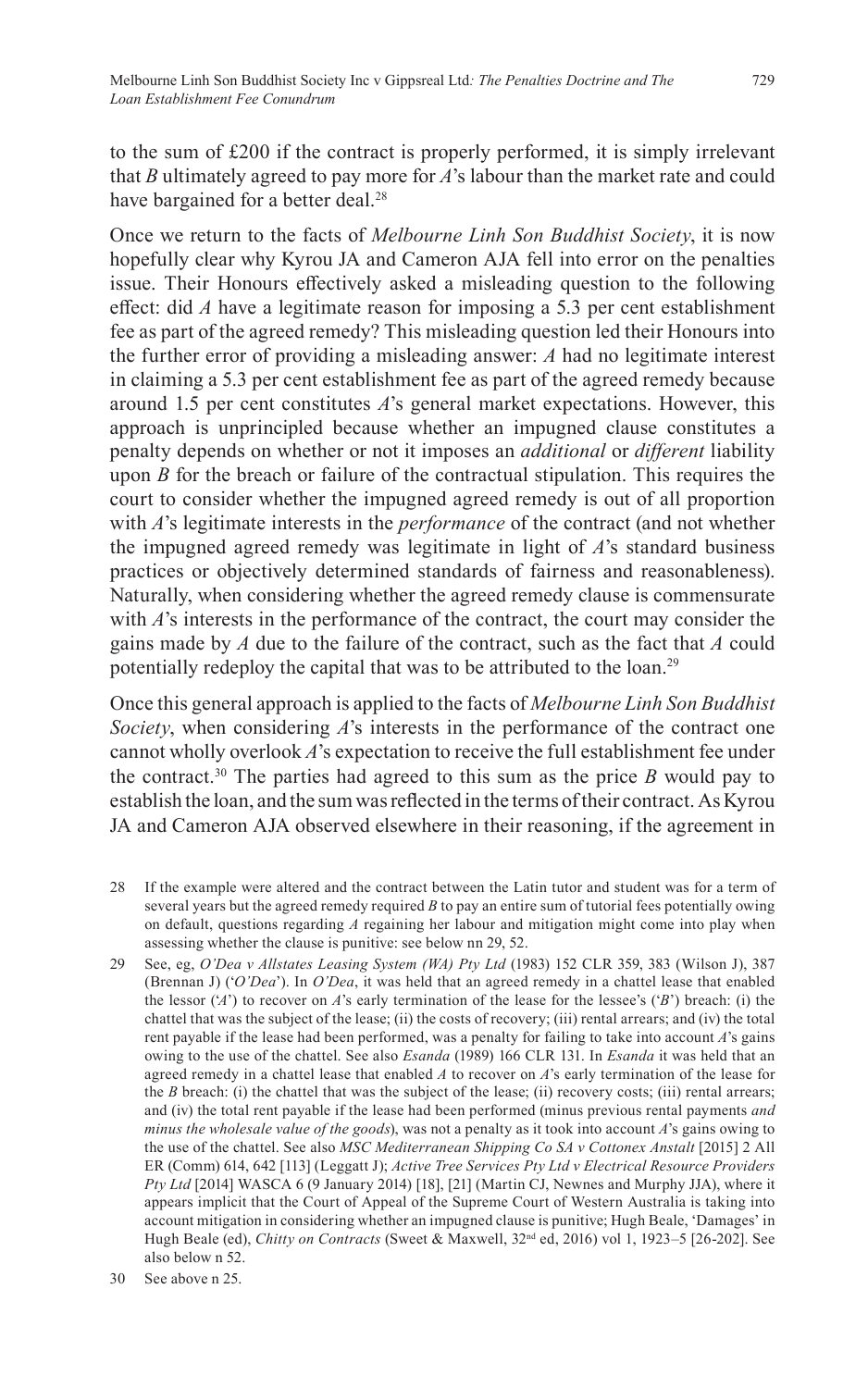question had been properly performed and *B* proceeded to settlement, then 'the establishment fee of \$26,625 was a fixed fee that was payable in accordance with the Deed of Offer'.31 As I understand the facts, the Court appeared to accept that *B* was obliged to pay the loan establishment fee of 5.3 per cent if the loan proceeded to settlement and should the loan not so proceed as a result of *B*'s default then the same establishment fee also constituted a component of the agreed remedy clause. No claim for rectification of the establishment fee payable by *B* if the loan proceeded to settlement was raised (ie reducing the sum from 5.3 per cent to 1.5 per cent).<sup>32</sup> Accordingly, on the penalties issue, Kyrou JA and Cameron AJA fell into error by considering *A*'s normal business practice (and the related out-of-pocket costs and opportunities associated with that practice) and not *A*'s actual expectation to the 5.3 per cent establishment fee should the loan proceed to settlement. The reasoning deployed in *Melbourne Linh Son Buddhist Society*  would undoubtedly be correct if *B* was obliged to pay an establishment fee of 1.5 per cent of the principal if the loan was properly performed but a higher fee of 5.3 per cent as an agreed remedy on default, $33$  but on the facts before the Court the payment of an establishment fee calculated at 1.5 per cent of the reduced principal of \$500 000 never formed part of the parties' primary contractual rights and obligations.

Put simply, if *B* was under a primary contractual obligation to pay the full quantum of the higher establishment fees (calculated at 5.3 per cent of the principal) if the contract was properly performed, then *A*'s interest in receiving those fees is central to determining whether an impugned agreed remedy payable where *B* fails to settle the loan was punitive.<sup>34</sup> It seems artificial in such circumstances to say that there was an 'additional' liability (or punishment) imposed on *B* for the benefit of *A* in having to pay the establishment fees on breach of contract. The deed of finance was simply a hard bargain under which *B* was obliged to pay to *A* a high establishment fee (5.3 per cent) if the agreement was performed and the loan proceeded to settlement. From this starting point the agreed remedy clause did no more than operate symmetrically with the hardness of that bargain. That is, while the sum payable as the establishment fee never fell due for payment as the loan did not settle, a sum reflecting the full value of the establishment fee was nonetheless a legitimate inclusion in an agreed remedy clause.<sup>35</sup> Put another way, considering *A* would be entitled to claim for the establishment fees had the

- 33 See ibid [191]–[192], [196] (Kyrou JA and Cameron AJA).
- 34 If anything, *A*'s standard business practice illustrates that a fee of 5.3 per cent to establish a loan would be unlikely to be replicated in the market in which it operates.
- 35 See also *Holyoake v Candy* [2017] EWHC 3397 (Ch) (21 December 2017) [471] (Nugee J), where Nugee J noted that: 'I see nothing extravagant in [an agreed remedy] that if [*B*] defaulted and the loan became due, [*A*] should be entitled to the same sum … that would otherwise have been due from him; it would be surprising if by defaulting on his obligations, [*B*] could be liable for a lesser sum'. See further *Pacific Wireless Pty Ltd v Breeze Logistics Australia Pty Ltd* [2019] VSC 64 (18 February 2019) [98]–[100] (Lyons J).

<sup>31</sup> *Melbourne Linh Son Buddhist Society* [2017] VSCA 161 (23 June 2017) [151]–[155].

<sup>32</sup> Ibid. The Court rejected *B*'s argument that the contract should be interpreted so that the 5.3 per cent establishment fee, payable if the loan proceeded to settlement, be read as constituting a 1.5 per cent establishment fee. This note has not considered the issue of whether *B* could argue for rectification of the amount of the loan establishment fee on the basis of a mistake.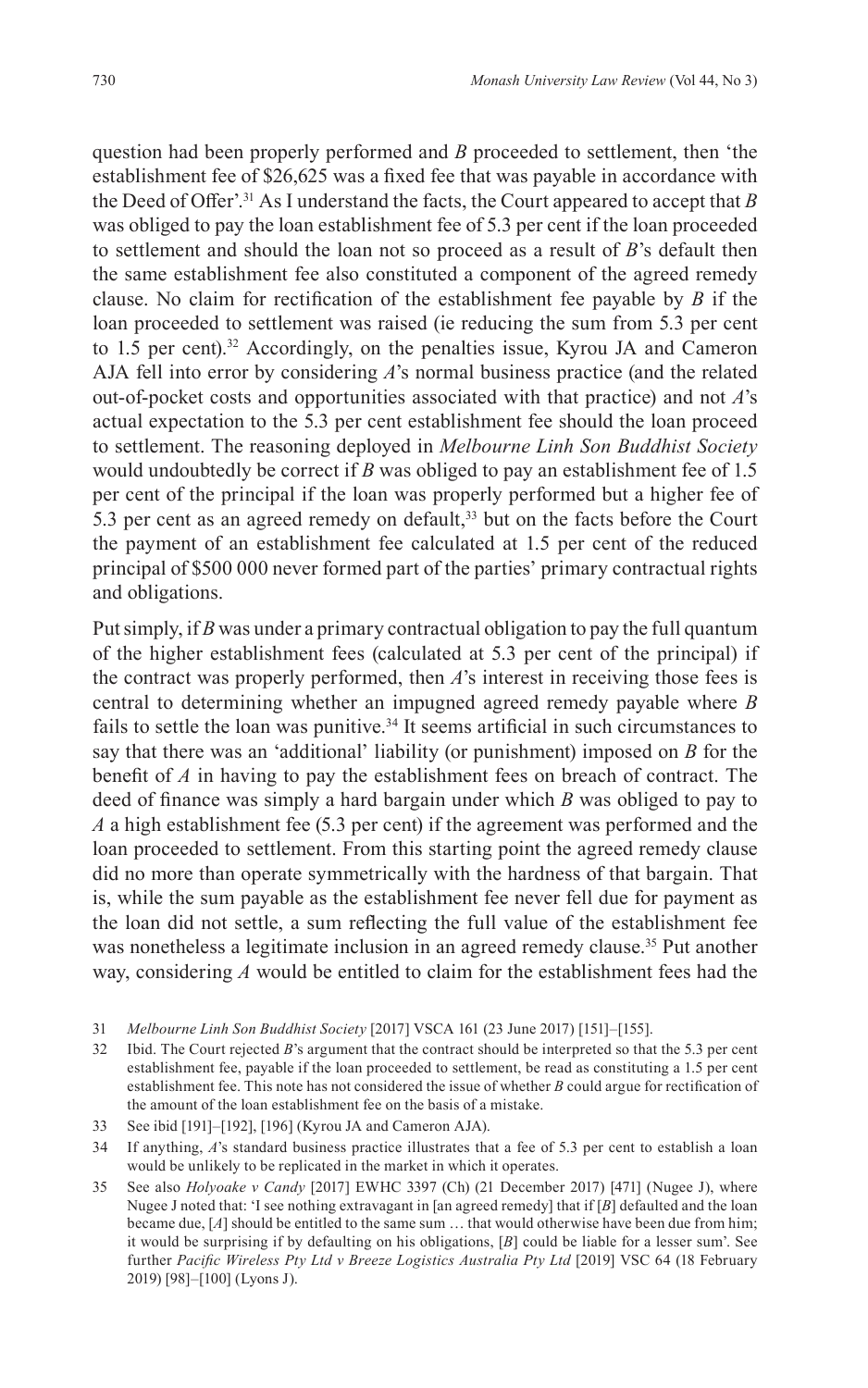contract be properly performed, those fees would have been generally recoverable as expectation damages if  $A$  simply sued  $B$  for breach of contract.<sup>36</sup>

It is submitted that the impugned agreed remedy clause considered in *Melbourne Linh Son Buddhist Society* was not a penalty (or at the very least not a penalty for the reason that it did not reflect *A*'s standard business practice). For an agreed remedy to be a penalty, it has to be *out of all proportion* to *A*'s interests in the performance of the contract. Given *A*'s expectations to the full establishment fee under the contract if *B* properly performed its primary obligations and proceeded with the loan, the impugned clause does not appear to bear this characteristic. The approach adopted in this note is consistent with that adopted by the Court of Appeal of the Supreme Court of New South Wales in *R J & M Bezzina Pty Ltd v Saxby Bridge Mortgages Pty Ltd*. 37 In that case, a property developer ('*B*') required finance and entered into an agreement with a finance broker ('*A*'). *A* was to arrange finance for *B* for a specified sum in return for a brokerage fee of \$155 000.38 The contract contained exclusivity provisions which meant that *B* was in breach of contract if it obtained finance from an alternative source. An agreed remedy clause in the agreement required *B* to pay to *A* the entire brokerage fee in the event that *B*'s breach of contract resulted in *B* obtaining finance from another source.39 In breach of the exclusivity provisions, *B* obtained finance otherwise than through *A*. 40 In turn, *A* sought to claim the brokerage fee as an agreed remedy, and *B* resisted on the basis that the payment of the full fee constituted a penalty.<sup>41</sup> The Court unanimously held that  $A$  was entitled fully to enforce the agreed remedy (ie claim the brokerage fee). As Giles JA (with whom Hodgson JA and Cripps AJA agreed) held, *B*'s breach of contract deprived *A* of its expectations under the contract to earn the fee.<sup>42</sup> Guided by this approach, his Honour concluded that:

I do not think that payment of the amount of the Brokerage Fee was 'extravagant and unconscionable in amount in comparison with the greatest loss that could

- 36 See above n 25. That is, *A* would be entitled to damages for the loss of the particular bargain that it entered into with *B* (subject to a potential deduction in being able to redeploy its capital). See generally *Castle Constructions Pty Ltd v Fekala Pty Ltd* (2006) 65 NSWLR 648, 654 [28]–[29] (Mason P, Beazley JA agreeing at 666 [94]); *Gumland Property Holdings Pty Ltd v Duffy Bros Fruit Market (Campbelltown) Pty Ltd* (2008) 234 CLR 237, 258 [55]–[56] (Gleeson CJ, Kirby, Heydon, Crennan and Kiefel JJ); *Gigi Entertainment Pty Ltd v Schmidt* (2013) 17 BPR 32 611, 32 627 [83] (Ward JA).
- 37 [2004] NSWCA 211 (23 June 2004).
- 38 Being 1 per cent of the proposed principal: ibid [33].
- 39 Ibid [2].
- 40 Ibid [10]–[13].
- 41 Ibid [16]–[19].
- 42 A brokerage fee is slightly different from the loan establishment fee considered in *Melbourne Linh Son Buddhist Society* [2017] VSCA 161 (23 June 2017). This is because it cannot be absolutely certain at the time of entry into a brokerage agreement that the broker will ultimately earn its establishment fee by successfully obtaining the proper finance for a potential borrower as the establishment of the loan in question depends on the consent of a third party lender: this was an observation made in *Sydney Constructions & Development Pty Ltd v Reynolds Private Wealth Pty Ltd* (2016) 311 FLR 217, 225 [49]–[51] (Barrett AJA). On the other hand, in *Melbourne Linh Son Buddhist Society* [2017] VSCA 161 (23 June 2017), *B* was obliged in the deed to proceed to settlement which means *A* had an expectation to the fee and not merely a chance to earn it.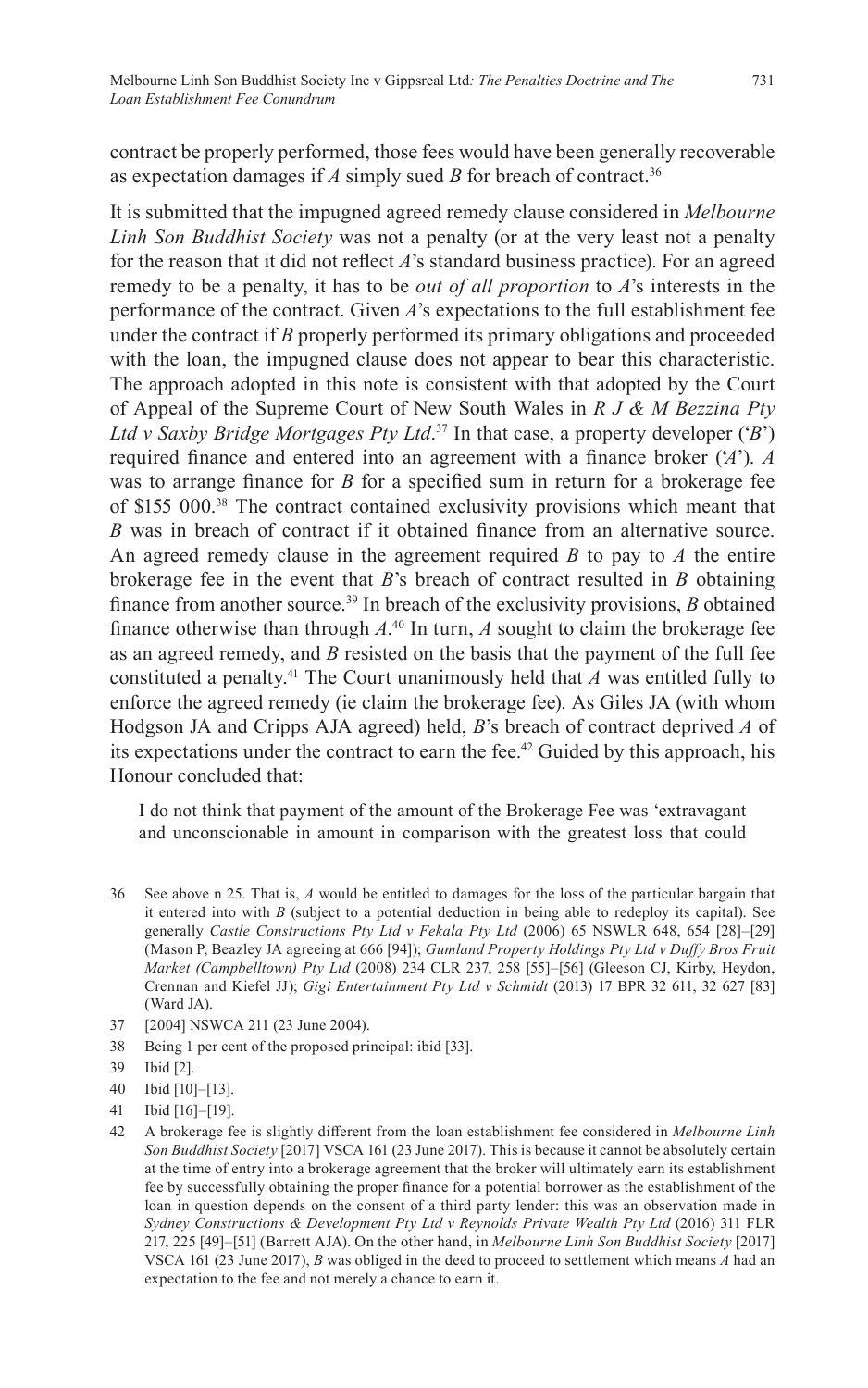conceivably be proved to have followed from the breach', to use some of the words of Lord Dunedin in *Dunlop Pneumatic Tyre Co Ltd v New Garage and Motor Co Ltd* (1915) AC 79 at 87, or disproportionate to the loss likely to be suffered by [*A*]. In my opinion, [the agreed remedy] did not impose an extravagant or unconscionable obligation such that it was a penalty.<sup>43</sup>

Likewise, in *Edwards v Massey*, 44 the Full Court of the Supreme Court of Queensland upheld an agreed remedy which entitled a real estate agent ('*A*') to claim his commission (£33 15s) where a vendor  $(B<sup>2</sup>)$  terminated early an exclusive agency agreement under which *A* was to find a purchaser for *B*'s farm.45 *B* terminated the agency agreement by withdrawing *A*'s authority to sell the property and *A* sought to recover his commission as an agreed remedy. The Court unanimously allowed *A* to recover his commission as an agreed remedy as it reflected *A*'s expectations under the agreement. As counsel for *A* (Harry Gibbs, who would later become the Chief Justice of the High Court of Australia) successfully argued:

if [*B*'s] withdrawal does constitute a breach of the agreement, then the provision is one for liquidated damages, because the stipulated sum can not be said to be so extravagant or exorbitant that it had no relation to the loss which [*A*] could possibly sustain by the breach; in the fact the sum was the only possible preestimate of damage the parties could genuinely have made.<sup>46</sup>

Accepting these submissions, Stanley J (with whom Mansfield SPJ agreed) said:

In my opinion [*A*] on the existing contract can in no circumstances of fulfillment or breach get more or less than a certain sum of money. The parties obviously intended to express that sum in the contract. … Having regard to the very limited duration of the contract, and the possible limitation of [*A*'s] commission, I cannot say that this sum is so exorbitant that it cannot have any real relation to the loss [that *A*] might possibly sustain by breach, and that it should be relieved against as a penalty and not treated as liquidated damages.<sup>47</sup>

The real point of contention in *Melbourne Linh Son Buddhist Society* on the penalties issue ought to have been whether the agreed remedy properly took into

- 46 *Edwards v Massey* [1947] QSR 226, 229 (Gibbs) (during argument). On the contrary, counsel for *B* (Mr Fairleigh) unsuccessfully argued that *A*'s expectations under the contract ought not be taken into account: 'If the undertaking to pay [the commission] does apply to a withdrawal then it is a penalty. The amount is based on the greatest gain [*A*] could obtain and not on loss. A genuine pre-estimate would be based on the expenses incurred and the time the agreement had been in force': at 229–30 (Fairleigh) (during argument) (citations omitted).
- 47 Ibid 232 (Stanley J, Mansfield SPJ agreeing at 230). However, there are strong hints of the intentionbased approach to determining whether a clause is a penalty (which was dominant in the  $19<sup>th</sup>$  and early  $20<sup>th</sup>$  centuries) in the concurring judgment of Sheehy J: at 234. For more on the intentionbased approach to the penalties doctrine see: Tiverios, 'A Restatement of Relief against Contractual Penalties' (Pt 1), above n 23, 13–16.

<sup>43</sup> *R J & M Bezzina Pty Ltd v Saxby Bridge Mortgages Pty Ltd* [2004] NSWCA 211 (23 June 2004) [33] (Giles JA, Hodgson JA agreeing at [39], Cripps AJA agreeing at [40]).

<sup>44</sup> [1947] QSR 226.

<sup>45</sup> Ie *B* was obliged to pay *A*'s commission if *B* 'deprive[d] [*A*] of the opportunity of earning [*A*'s] remuneration by [*B*'s] act in withdrawing the farm from sale, or by selling it privately or through any other agent during the stipulated time of twenty-one days': ibid 231.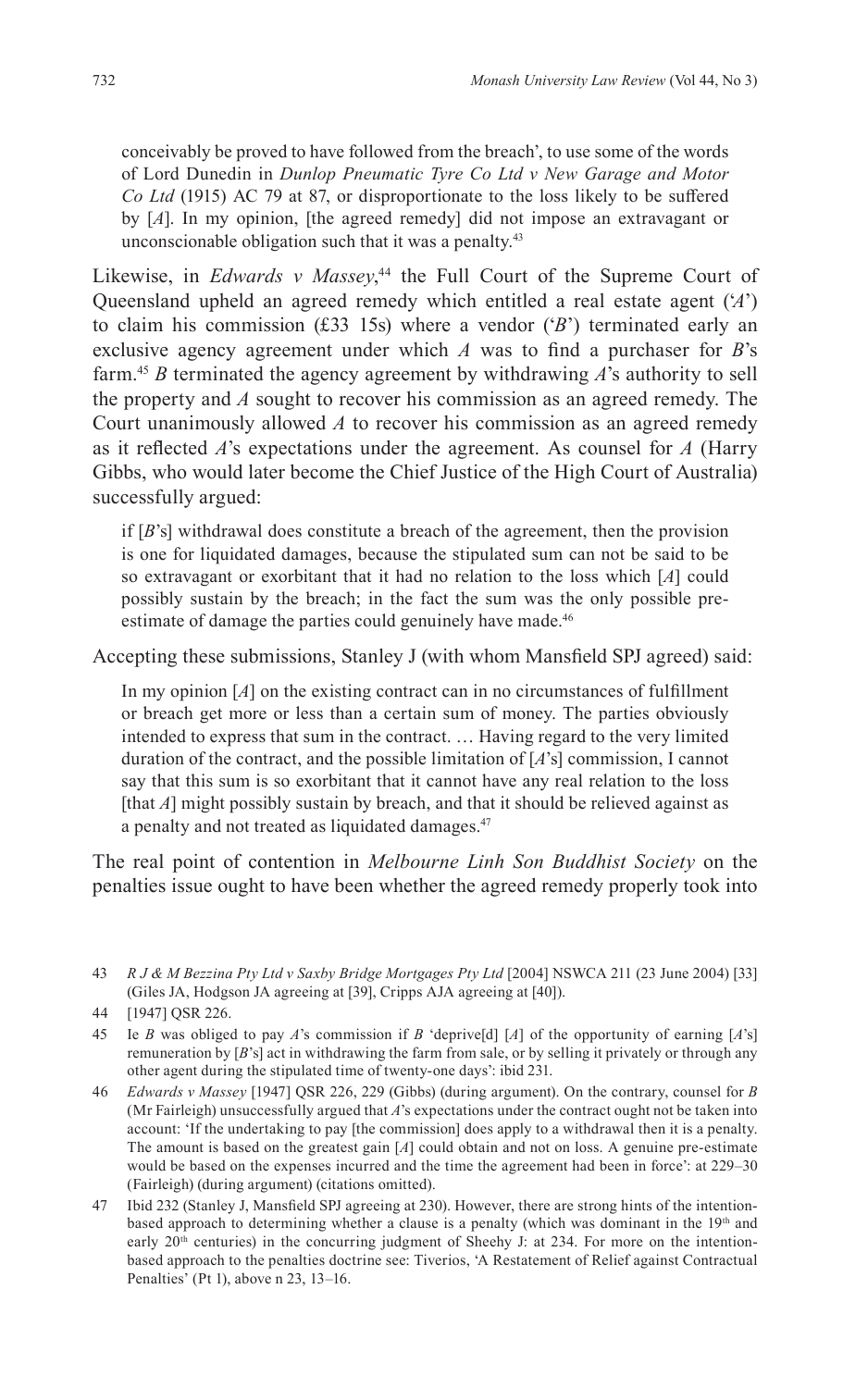account  $A$ 's related gains in light of  $B$ 's breach of contract.<sup>48</sup> In this connection, it should not be overlooked that the agreed remedy clause did take into account some of the potential gains made by *A* in being able to redeploy capital if the loan did not settle. This was because, on a proper construction of the agreed remedy clause, *B* was only liable for the payment of three months' interest on the principal of the loan and not the *total* interest due under the two-year<sup>49</sup> loan agreement.<sup>50</sup> However, this is not to say that all establishment fees that are payable on default will not be punitive, as such fees can essentially function as a substitute for interest and therefore operate as a fee for the use of  $A$ 's capital.<sup>51</sup> Thus full payment of fees for the use of *A*'s capital might fail to take into account the potential for that same capital to be redeployed (but this is simply not how the penalties issue was approached in *Melbourne Linh Son Buddhist Society*).52

The central points for present purposes are that: (i) the impugned agreed remedy *did* take into account *A*'s gains on *B*'s default by being able to redeploy the capital by limiting the amount of interest payable on *B*'s default to three months; (ii) as *A* had an expectation to the high loan establishment fee (calculated at 5.3 per cent) if the contract was properly performed and *B* proceeded to settlement, it was not to the point to say that the payment of that same fee as a component of an agreed remedy was unreasonable compared to *A*'s standard business practice; and (iii) for an agreed remedy to be characterised as punitive it has to achieve the

48 See above n 29 and accompanying text. It may be more familiar to readers to refer to this as taking into account *A*'s 'duty to mitigate' loss. But, as David Winterton has noted,

[s]trictly speaking, the claimant has no "duty" to mitigate its loss in the aftermath of a breach since the defendant has no correlative "right" that the claimant take such mitigatory action. However, the rule does prevent the victim of a breach of contract (or a tort) from recovering compensation to make good loss that could have been avoided by taking reasonable postbreach action, meaning that its practical effect is more or less the same as if there were such a duty.

David Winterton, *Money Awards in Contract Law* (Hart Publishing, 2015) 250 (citations omitted).

- 49 It was the intention of the parties that the duration of the loan spanned two years, although as originally drafted the loan was to be for a term of one year: *Melbourne Linh Son Buddhist Society*  [2017] VSCA 161 (23 June 2017) [35], [38].
- 50 Ibid [35], [81]–[82] (Kyrou JA and Cameron AJA).
- 51 For the importance of such fees in the context of the penalties doctrine, see *Macquarie Bank Ltd v Lin* [2005] QSC 221 (12 August 2005) [185]–[190] (McMurdo J); *Yarra Capital Group Pty Ltd v Sklash Pty Ltd* [2006] VSCA 109 (18 May 2006) [16]–[23] (Chernov JA, Warren CJ agreeing at [1]); *Quantum Asset Management Pty Ltd v Love Properties (WA) Pty Ltd* [2017] WASC 167 (20 June 2017) [82]–[91] (Banks-Smith J); *Wilaci Pty Ltd v Torchlight Fund No 1 LP (in rec)* [2017] 3 NZLR 293, 313–15 (Kós P, French and Miller JJ).
- 52 In this connection, see, eg, *Oresundsvarvet AB v Lemos; The Angelic Star* [1988] 1 Lloyd's Rep 122, 125 (Donaldson MR) (emphasis added): 'Clearly a clause which provided that in the event of any breach of contract a long term loan would immediately become repayable and *that interest thereon for the full* term would not only be still payable but would be payable at once would constitute a penalty'; *County Leasing Ltd v East* [2007] EWHC 2907 (QB) [41]–[42], [112]–[117] (Judge Seymour) ('*County Leasing*'). In *County Leasing*, a company ('*A*') that was engaged, inter alia, in the business of lending money entered into a long-term (20-year) business loan agreement with a borrower ('*B*'). A clause (cl 5) of the business loan agreement provided for an agreed remedy (triggered on *B*'s default) which obliged *B* to pay to *A*: (i) the entire principal which remained unpaid; and (ii) the entire future interest which would be due on the principal for the remaining period of the loan. That remedial clause was held to be a penalty as it exacted a punishment on *B* (ie by obliging *B* to pay for the entire time value of 20 years' worth of credit with no corresponding benefit on any default, even a default in the first month of the loan).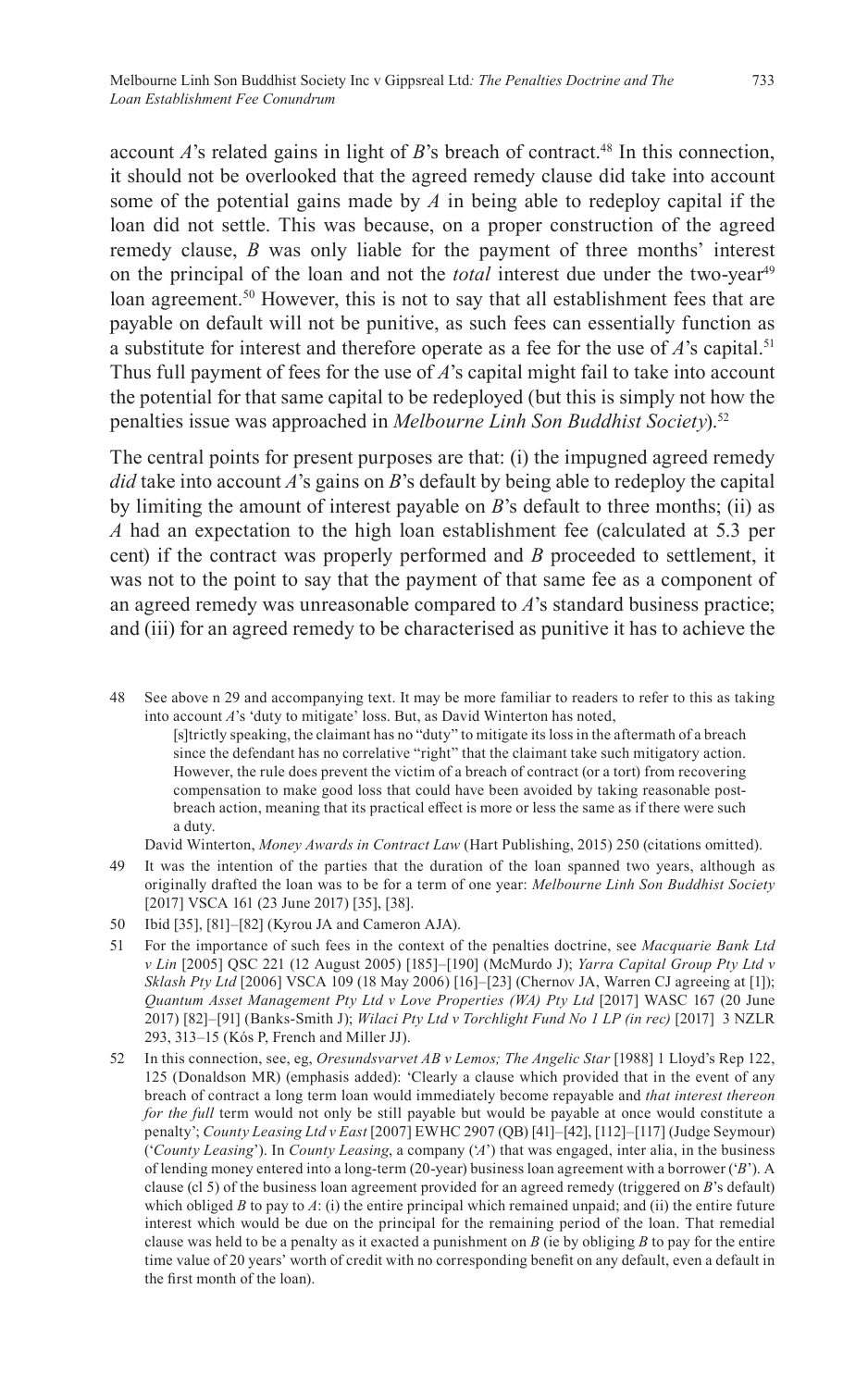high hurdle of being *out of all proportion* to *A*'s interests in the performance of the contract. Given *A*'s expectation losses would include the establishment fee, it would appear that the payment of such a fee as an agreed remedy would not bear this characteristic. This conclusion may be somewhat jarring as *A* may not have had the most virtuous claim against *B* to an agreed remedy, but a lack of virtue ought not to deprive *A* of its full contractual rights.

## **IV CONCLUSION**

It should be kept in mind that the conclusion and approach to the penalties question deployed by Kyrou JA and Cameron AJA in *Melbourne Linh Son Buddhist Society* were obiter dicta and the facts considered highly unusual. Their Honours may have considered in less detail the arguments raised on the penalties point in light of the resolution of the appeal on the breach of contract issue. Further, the reasoning deployed is only binding insofar as it is persuasive.<sup>53</sup> It is hoped, however, that the analysis above illustrates that the underlying reasoning and approach of the majority on the penalties issue is not persuasive<sup>54</sup> and should not be expressly adopted in future cases concerning the payment of similar fees.<sup>55</sup> Indeed, the central arguments made in this note (and authorities cited) do not appear to reflect the way the arguments were formulated before the Court.

The second point to note is that, when applying the penalties doctrine, properly appreciating the nature of  $A$ 's interests in the performance of the contract is central to the analysis. The remedy agreed may either<sup>56</sup> be justifiable as: (i) the clause protects the monetary value of *A*'s expectation interest in the performance of the contract (ie because *A* will always have a legitimate interest having recourse to an agreed remedy which is a genuine pre-estimate of damage);<sup>57</sup> or (ii) the clause protects an interest that is different from, and greater than, *A*'s interest in

56 The approach taken here is that a clause that is not a genuine pre-estimate of damage applying the *Dunlop* guidelines (see above n 25) may nonetheless be upheld on the legitimate interest analysis as enunciated in *Cavendish* and *Paciocco* (see above n 24). This is because *A* will always have a legitimate interest in an agreed remedy which is a genuine pre-estimate of her damage resulting from *B*'s default (ie *Dunlop* still applies as a baseline 'fallback' position). I note that the approach adopted here is consistent with that advocated by Andrew Burrows, *A Restatement of the English Law of Contract* (Oxford University Press, 2016) 136; and set out in Tiverios, 'A Restatement of Relief against Contractual Penalties' (Pt 2), above n 24. An argument to the contrary, that *Dunlop* is now dismantled, is set out in Carter, Courtney and Tolhurst, above n 24 (although the authors note that the interpretation of *Paciocco* adopted in this note is one possible reading of the decision: at 38).

<sup>53</sup> See *Deakin v Webb* (1904) 1 CLR 585, 605 (Griffith CJ).

<sup>54</sup> That is, applying the general injunction issued by the High Court of Australia that '[i]ntermediate appellate courts and trial judges in Australia should not depart from decisions in intermediate appellate courts in another jurisdiction' when developing the common law unless the decision is 'plainly wrong': *Farah Constructions Pty Ltd v Say-Dee Pty Ltd* (2007) 230 CLR 89, 151–2 [135] (Gleeson CJ, Gummow, Callinan, Heydon and Crennan JJ).

<sup>55</sup> In this connection I note that the reasoning on the penalties issue in *Melbourne Linh Son Buddhist Society* [2017] VSCA 161 (23 June 2017) has been cited positively (and applied) in *Giasoumi v Ribbera*  [2017] VSC 631 (16 October 2017) [92]–[120] (Mukhtar AsJ); and cited positively in *Simcevski v Dixon [No 2]* [2017] VSC 531 (8 September 2017) [18], [31] (Riordan J).

<sup>57</sup> See above n 25.